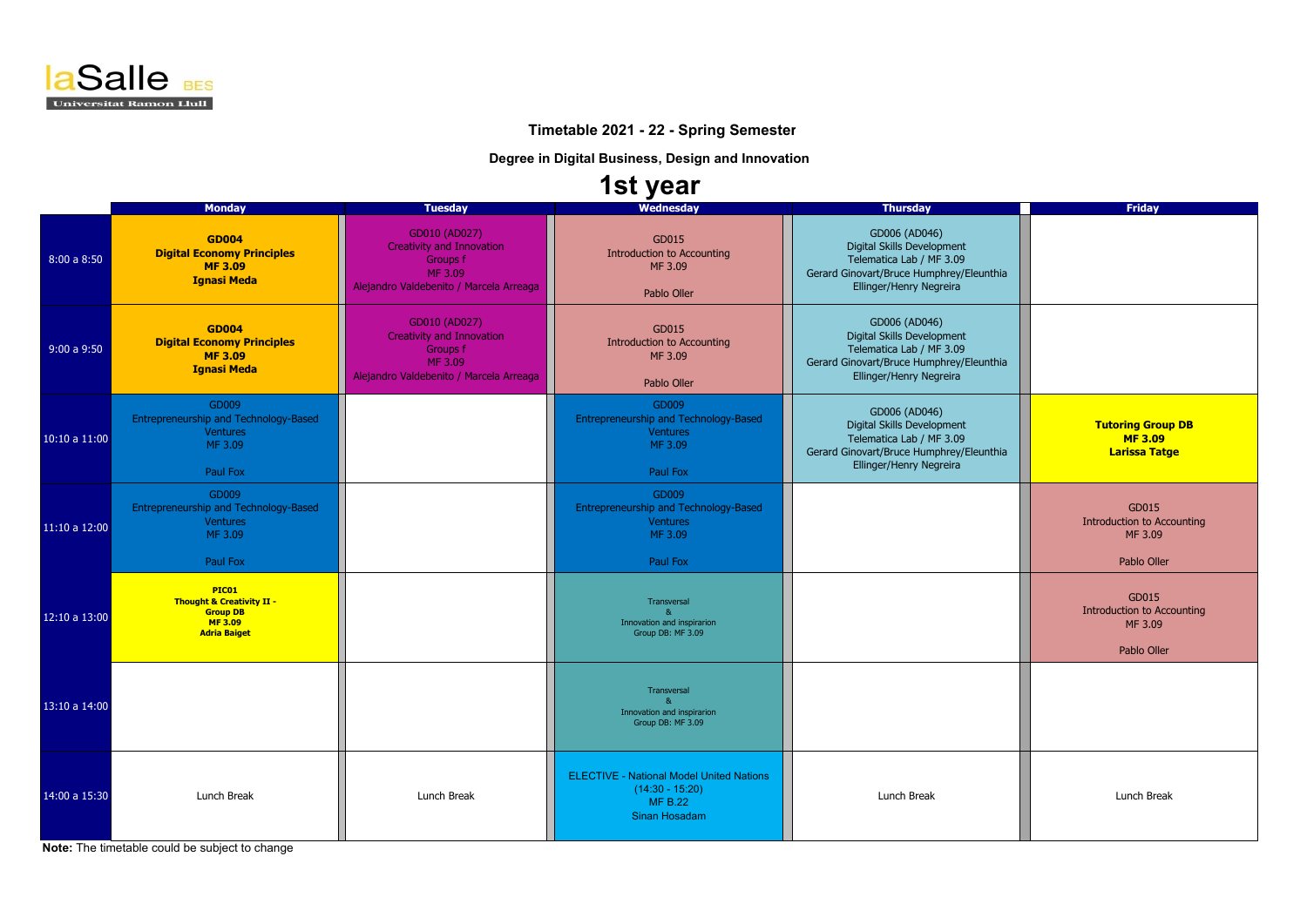

## **Timetable 2021 - 22 - Spring Semester**

**Degree in Digital Business, Design and Innovation**

## **2nd year**

| EN JVAI       |                                                                                                                                                      |                                                                                                                                            |                                                                                                         |                                                                                               |                                                                                                           |  |  |  |  |
|---------------|------------------------------------------------------------------------------------------------------------------------------------------------------|--------------------------------------------------------------------------------------------------------------------------------------------|---------------------------------------------------------------------------------------------------------|-----------------------------------------------------------------------------------------------|-----------------------------------------------------------------------------------------------------------|--|--|--|--|
|               | <b>Monday</b>                                                                                                                                        | <b>Tuesday</b>                                                                                                                             | Wednesday                                                                                               | <b>Thursday</b>                                                                               | <b>Friday</b>                                                                                             |  |  |  |  |
| 8:00a8:50     |                                                                                                                                                      | GD019<br>Strategic Management and Innovation for New<br><b>Ventures</b><br>MF 4.16 (Sala Volskwagen)<br>Jose Luis Marin                    |                                                                                                         |                                                                                               |                                                                                                           |  |  |  |  |
| 9:00a9:50     |                                                                                                                                                      | GD019<br>Strategic Management and Innovation for New<br><b>Ventures</b><br>MF 4.16 (Sala Volskwagen)<br>Jose Luis Marin                    | GD012<br><b>Managing Projects</b><br>MF 4.16 (Sala Volskwagen)<br>Eleunthia Ellinger                    | GD021<br>R&D&I Management<br>MF 4.16 (Sala Volskwagen)<br>Xavier Castillo                     |                                                                                                           |  |  |  |  |
| 10:10 a 11:00 | GD017<br>Investment and Financial Management for<br><b>Technology-Based Firms</b><br>MF 4.16 (Sala Volskwagen)<br>Ute Sonja Busam                    | GD019<br>Strategic Management and Innovation for New<br><b>Ventures</b><br>MF 4.16 (Sala Volskwagen)<br>Jose Luis Marin                    | GD012<br><b>Managing Projects</b><br>MF 4.16 (Sala Volskwagen)<br>Eleunthia Ellinger                    | GD021<br>R&D&I Management<br>MF 4.16 (Sala Volskwagen)<br>Xavier Castillo                     |                                                                                                           |  |  |  |  |
| 11:10a 12:00  | GD017<br>Investment and Financial Management for<br><b>Technology-Based Firms</b><br>MF 4.16 (Sala Volskwagen)<br>Ute Sonja Busam                    | GD019<br>Strategic Management and Innovation for New<br><b>Ventures</b><br><b>TUTORIAL</b><br>MF 4.16 (Sala Volskwagen)<br>Jose Luis Marin | GD014 (AD039)<br>eCommerce<br>MF 4.16 (Sala Volskwagen)<br>Montserrat Peñarroya                         | GD021<br>R&D&I Management<br>MF 4.16 (Sala Volskwagen)<br>Xavier Castillo                     | GD022<br><b>T Start Pre Accelerator</b><br>MF 4.16 (Sala Volskwagen)<br>Miguel Subirat / Alexandra Romero |  |  |  |  |
| 12:10 a 13:00 | GD017<br>Investment and Financial Management for<br><b>Technology-Based Firms</b><br>MF 4.16 (Sala Volskwagen)<br>Ute Sonja Busam                    | PIC <sub>02</sub><br>Thought & Creativity II -<br><b>Group DB</b><br>MF 4.16 (Sala Volskwagen)<br><b>Adria Baiget</b>                      | GD014 (AD039)<br>eCommerce<br>MF 4.16 (Sala Volskwagen)<br>Montserrat Peñarroya                         | GD021<br>R&D&I Management<br><b>TUTORIAL</b><br>MF 4.16 (Sala Volskwagen)<br>Xavier Castillo  | GD022<br><b>T Start Pre Accelerator</b><br>MF 4.16 (Sala Volskwagen)<br>Miquel Subirat / Alexandra Romero |  |  |  |  |
| 13:10 a 14:00 | GD017<br>Investment and Financial Management for<br><b>Technology-Based Firms</b><br><b>TUTORIAL</b><br>MF 4.16 (Sala Volskwagen)<br>Ute Sonja Busam | Tutorial group DB<br>MF 4.16 (Sala Volskwagen)<br><b>Montserrat Peñarroya</b>                                                              | GD014 (AD039)<br>eCommerce<br>MF 4.16 (Sala Volskwagen)<br>Montserrat Peñarroya                         | GD012<br><b>Managing Projects</b><br>$(13:10 \text{ to } 15:00)$<br>MF 4.16 (Sala Volskwagen) | GD022<br><b>T Start Pre Accelerator</b><br>MF 4.16 (Sala Volskwagen)<br>Miquel Subirat / Alexandra Romero |  |  |  |  |
| 14:00 a 15:30 | Lunch Break                                                                                                                                          | Lunch Break                                                                                                                                | <b>ELECTIVE - National Model United Nations</b><br>$(14:30 - 15:20)$<br><b>MF B.22</b><br>Sinan Hosadam | <b>Eleunthia Ellinger</b>                                                                     | Lunch Break                                                                                               |  |  |  |  |